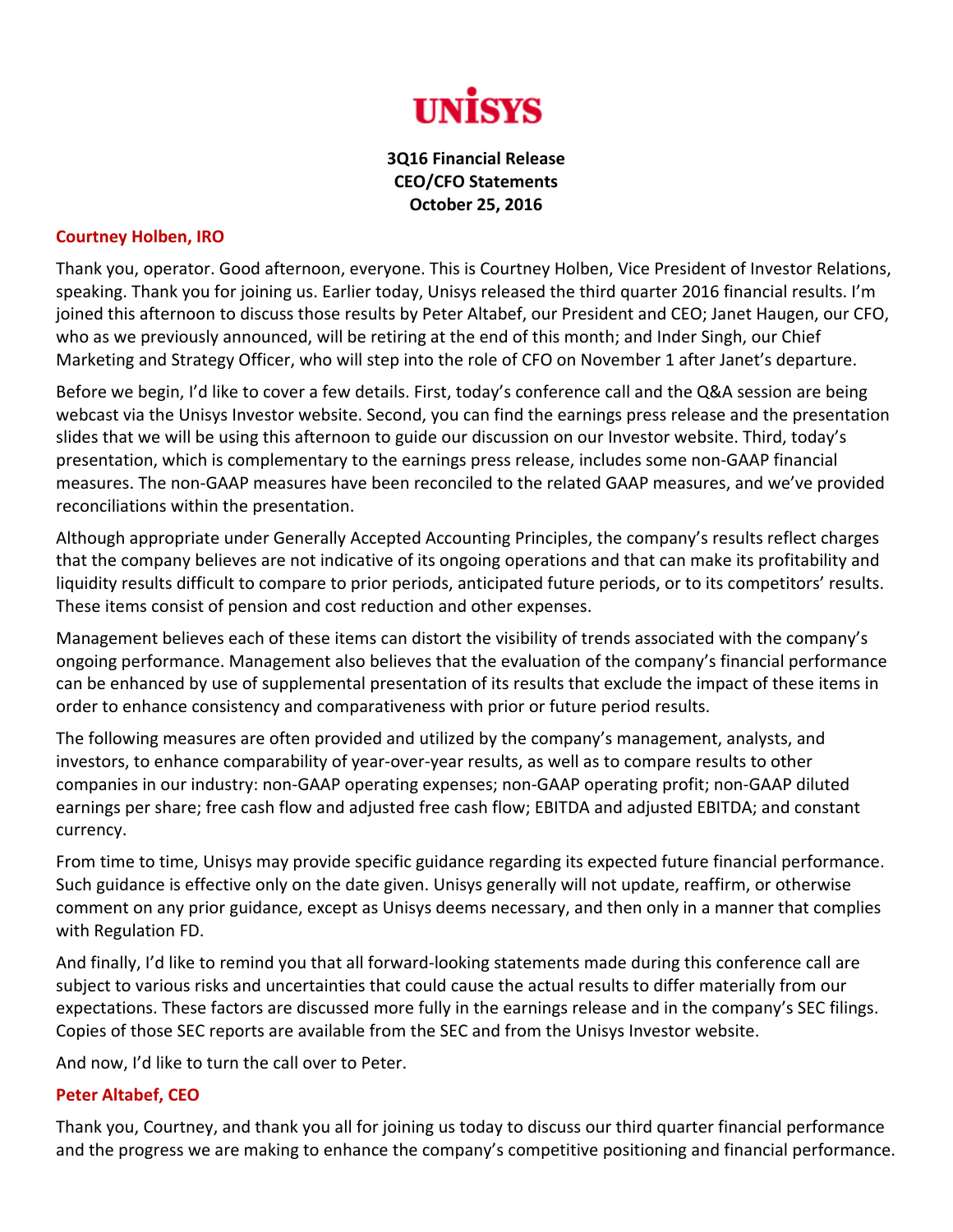Over the course of the third quarter, we saw a number of positive trends for the business and there were also a few areas where we still need to make progress. Slide 4 in the presentation highlights some of the major takeaways from the quarter. Q3 was a strong quarter in terms of sales activity. We ended the third quarter with our Services backlog at \$4.1 billion, up 7 percent sequentially, driven by some key contract wins. We also continue to execute on our vertical go-to-market approach, which I will discuss shortly.

The progress we have made on the cost cutting front, along with our ongoing shift to a more asset-lite business model has reduced our capital expenditure needs and led to significant improvement in our cash flow. This resulted in an \$87 million increase in operating cash flow in the third quarter, \$106 million increase in free cash flow and \$105 million increase in adjusted free cash flow, all on a year‐over‐year basis. This was our second consecutive quarter of positive free cash flow and our fourth consecutive quarter of positive operating cash flow and adjusted free cash flow.

Improving the performance of our Services business has been a top priority, and we are making ongoing efforts to improve the margins of that business. This quarter, Services gross margin was down 60 basis points year‐over‐year, with nearly two‐thirds of this attributable to some favorable contracts in 2015 within the Federal business. Excluding the impact of these contracts and ongoing investments in additional solutions capabilities, gross margin for the remaining Services business would have been up this quarter on a year‐over‐ year basis.

Services operating profit margin came in at 2.6 percent, which was down year‐over‐year, also due to the factors that impacted gross margins that I've just mentioned, as well as including investments in additional solutions capabilities at the SG&A level. Although down year-on-year, Services operating margin was up 50 basis points sequentially with the Q3 being the most profitable quarter this year for our Services business at the operating profit level. We believe that we are evolving that business to position it to expand in profitability.

We continue to see stability in our Technology business. In the third quarter, Technology revenues were better than we anticipated, being roughly flat year‐over‐year. Likewise, higher revenues have helped drive robust operating margins of 32 percent in this business, relative to 21 percent in Q3 of 2015.

Lastly, we continue to focus on improving our overall revenue trends. This quarter, all sectors were relatively stable on a year‐over‐year basis in terms of revenue, with the exception of Financial Services, which was down year‐over‐year due in large part to a weaker, as expected, technology quarter than the year‐ago period.

Based on all of this, we are reaffirming our full‐year guidance for revenues, non‐GAAP operating profit margin, and adjusted free cash flow. And Janet will go through the detailed numbers shortly.

Turning to slide 5, I'd like to highlight in a bit more detail, some of the positive trends we saw this quarter with respect to sales. On a year‐to‐date basis, our total contract value, or TCV, which represents the estimated total contractual revenue related to signed contracts, was up 22 percent versus the comparable period in the prior year. Additionally, Services backlog ended the quarter up 7 percent, as I mentioned, against the second quarter of this year. In terms of new business pipeline, which includes both new logos and new scope work for the year‐to‐date period, we saw growth of 6.5 percent relative to the comparable period last year.

With that backdrop, I'll now discuss in more detail some of the trends we've seen in each sector over the last quarter along with some key accomplishments, highlighting our continued focus in our vertical go‐to‐market strategy, and the traction we began to see with it.

In our Federal business, which represented 20 percent of our total revenues, we continue to see stability and have demonstrated a solid track record over the last two years. Growth this quarter was modest. The Federal services backlog, however, has shown good growth, since the beginning of the year, which indicates forward momentum going into the next government spending cycle. One example of an important win within the Federal business for us this quarter was a recompete for a contract with the U.S. Customs and Border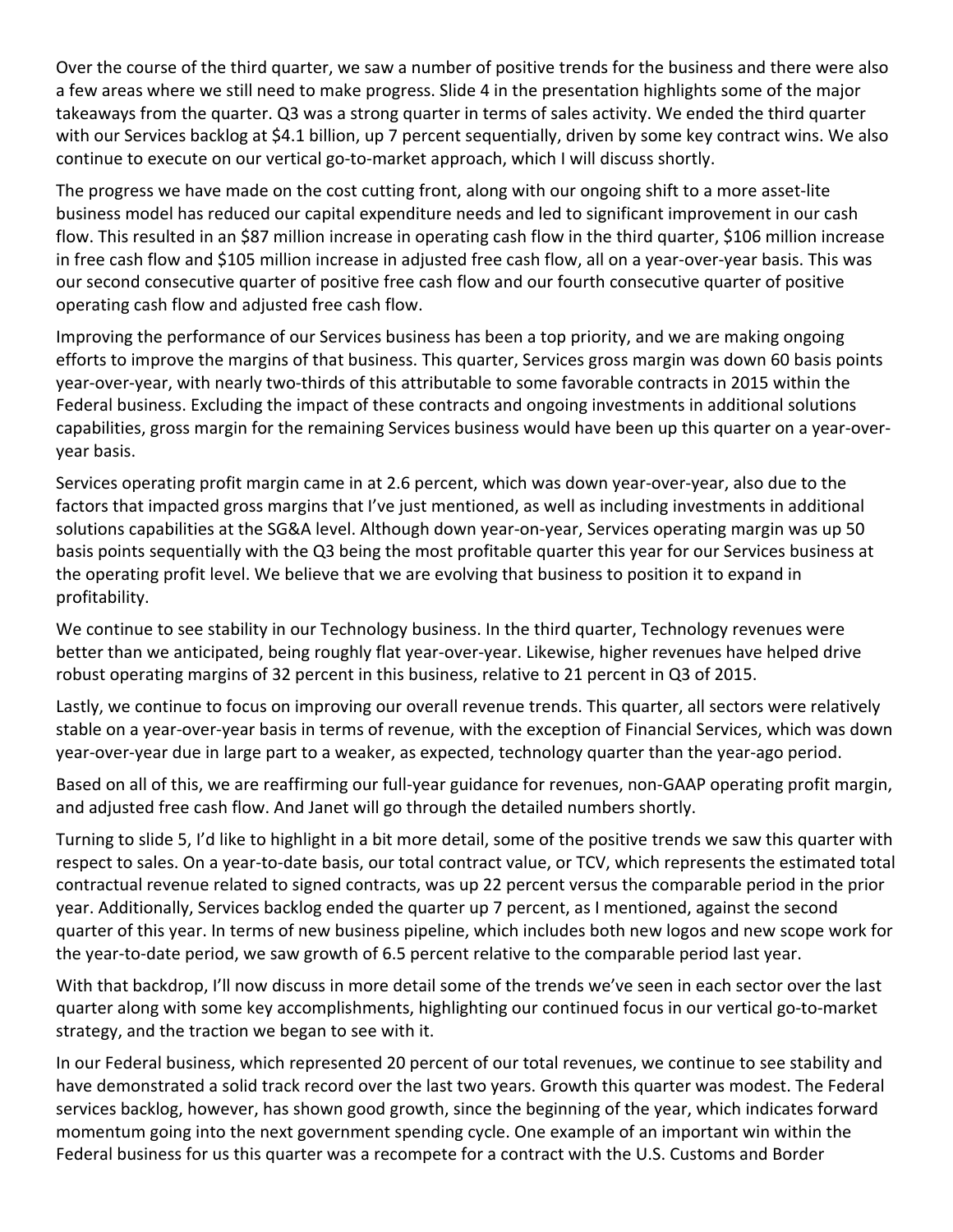Protection agency to modernize that agency's technology for identifying people and vehicles entering into and exiting the United States.

Our Public Sector accounted for 27 percent of total revenue this quarter. Revenue for this sector was relatively flat on a year-over-year basis; however, we saw a number of positive achievement. As an example of how we are developing a product for service offering for one government agency, and then finding ways to deploy a similar solution more broadly, this quarter we announced the launch of Digital Investigator, which is a crime investigation system, enabling law enforcement agencies to share critical crime investigation information across applications and agency boundaries.

While we initially developed this offering with the United Kingdom police agencies under the name of HOLMES, which we spoke about on last quarter's call, we have now developed the version that can be sold widely around the world.

We also saw a number of significant wins this quarter within the Public Sector. A notable example was the contract design with the Philippines Statistics Authority to design and operate Phase 2 of its Civil Registration System modernization project. This contract was a renewal that required significant innovation. Under the 12‐ year contract, which is the largest contract we entered into this quarter, Unisys will deliver digital government services to modernize the Civil Registry System and manage the end-to-end process to originate, authenticate, secure and issue civil registry documents such as birth certificates to citizens.

Our Commercial sector represented 32 percent of our total revenue this quarter. Revenue for this sector was down 2 percent this quarter compared to the same period last year. We've seen positive signs related to this business in the third quarter, including a contract with TravelSky, which is the leading provider of information technology solutions for China's aviation and travel industry, to provide expanded capacity for their reservation and distribution systems. This work will build on the momentum of our recent success with TravelSky towards migrating their passenger sales and service applications to our AirCore next‐generation passenger system, and fits within our travel and transportation industry initiative.

Our Financial Services sector contributed 21 percent of our total revenue this quarter. That sector saw revenue decline 27 percent year‐over‐year, driven largely by expected declines in the Technology portion of the business, due to a tough compare with the third quarter of 2015. That quarter, we had the benefit of a large contract. Despite the decline this quarter, we saw a number of positive developments. As we recently announced, our Appointment Manager, or AM, solution for financial services institutions is now integrated with Stealth, and available via the Microsoft Azure public cloud. AM is used by banks and building societies and the new cloud delivery level enables pay-for-use billing, and immediate access and availability of the solution, allowing for greater agility at a reduced cost.

Within Financial Services, we announced a number of key wins in the quarter, including growing our relationship with Prudential Plc., a British multi‐national life insurance and financial services company headquartered in London. In addition to Prudential's use of our ClearPath Forward technology to support its life and pensions business, Unisys is now also providing a fast, automated disaster recovery solution to ensure uninterrupted service.

I would like to provide an update on some of the progress we're making in EMEA, which has continued to be challenged from a revenue and profitability standpoint. Excluding EMEA, operating margin for the rest of the company would have been up year‐over‐year during the quarter. As expected, revenue in this region has continued to decline, as we have consciously exited various countries and contracts, consistent with the strategy we have previously laid out.

I mentioned our new leadership team in EMEA in our last quarterly call. And that team, led by Tom Higgins, who joined us in February, has made significant strides. As part of our move to a new operating model in Europe, we reorganized our business toward a regionalized hub model supported by regional client services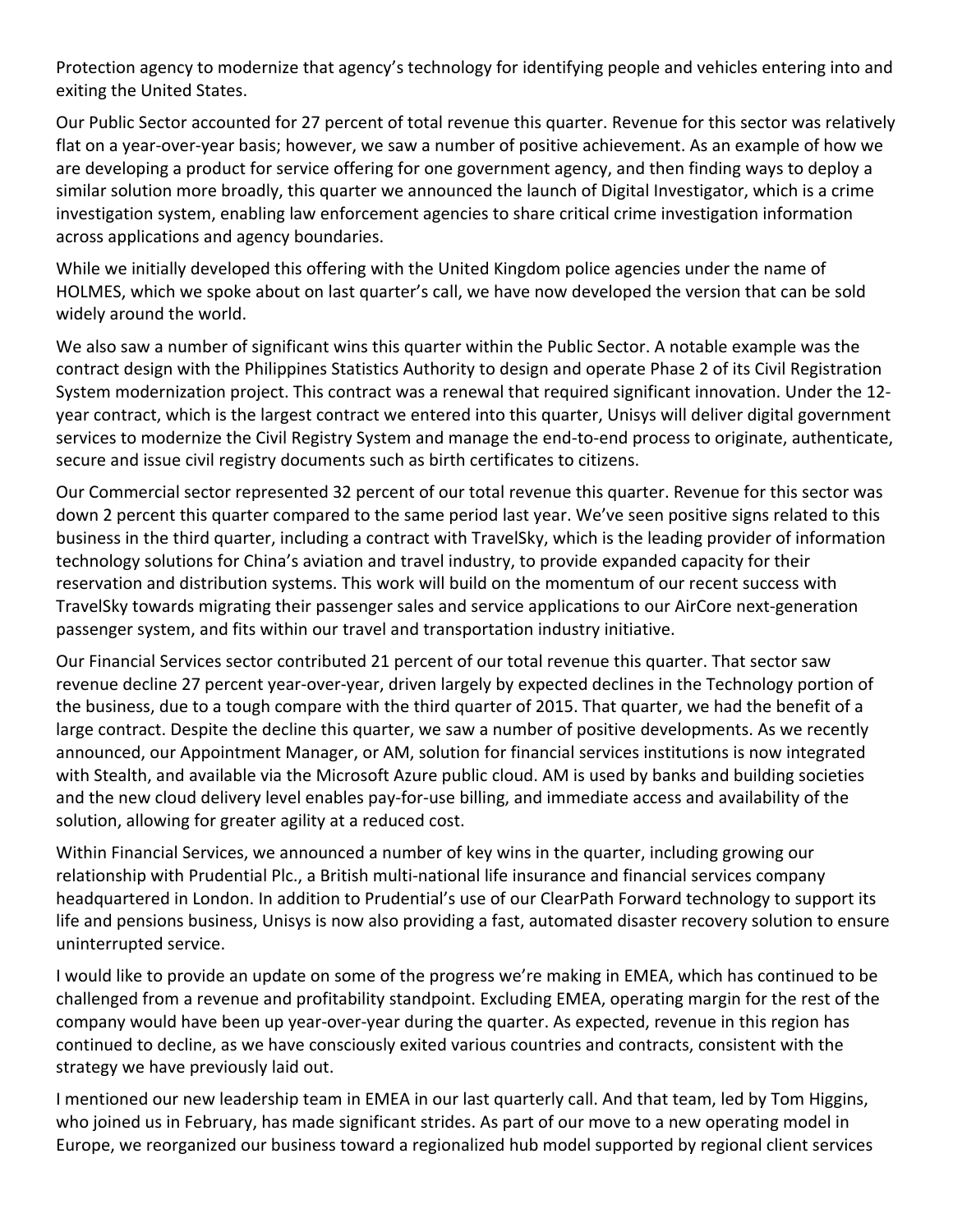and delivery teams across EMEA. In conjunction with this, we announced the divestiture of our Italian SAP practice last week. The SAP practice in Italy was not leverageable with our new operating model due to client preferences to be served in country, unlike our SAP practice in Spain, which is leverageable with our global operations. Our core Italian business remains unchanged. Secondly, we have started negotiations for a new social plan in France as part of a series of contemplated actions in the region to improve profitability.

Turning now to our focus on security, we're continuing to build leading security protocols into all of our offerings, not just those specifically targeted as security offerings. But with respect to our dedicated security offerings, we have some significant advancements. We see industry recognition for Unisys Stealth as a leading‐ edge technology continue to grow.

One recent example of this was an ethical hacking competition, in which roughly a 100 contestants, including skilled professionals from the FBI, the Army National Guard and other intelligence community experts, with advisors from the NSA acting as coaches, attempted to access Stealth's protected data residing on a work station connected to a public network. The Stealth protected data was untouched throughout the contest, which indicates the effectiveness of the product's use of micro-segmentation and encryption to protect critical data.

Although revenue generated by Stealth is still small, we continue to be encouraged about its prospects based on positive proof points for its value proposition such as this event and the certifications we announced last quarter. Additional examples of positive proof points for the quarter include growth in the number of corporate clients using Stealth by 34 percent year over year, Stealth revenue up 84 percent year over year, and the qualified pipeline for Stealth increasing 10 times versus the third quarter of 2015.

Stealth is only one of our security offerings and we continue to focus on security not only as a core part of our business, but in specific security‐related offerings. With respect to some of those, I'll refer you to our press releases issued last week.

Finally, we recently announced a new release of our ClearPath Forward software. This new release makes it easier and more efficient for IT organizations to secure critical computing infrastructure, modernize their environment, and transform their data centers into engines for digital business. The release has more than 30 new security features.

With that, I'll turn over this next section to Janet Haugen, our CFO. Janet.

## **Janet Haugen, CFO**

Thanks, Peter. Hello, everyone, and thanks for joining us today. In my comments today, I will provide comparisons on a GAAP and non‐GAAP basis. The non‐GAAP results exclude pension and cost reduction charges. Please turn to slide seven for a discussion of our third quarter 2016 financial results, which was a good cash flow quarter for us.

Revenue tracked in‐line with expectations based on our full‐year guidance. We reported revenue of \$683 million in the quarter, which was down 7.6 percent on a reported basis year over year or down 6 percent on a constant‐currency basis.

Third quarter 2016 non‐GAAP operating profit margin was 6.7 percent, down 50 basis points year over year. As Peter mentioned, the decline is coming from the Services business where operating margin percent was down year over year but up sequentially. Technology margins increased year over year.

Diluted loss per share was \$0.56 versus a diluted loss per share of \$0.19 in the prior year period. Non‐GAAP diluted earnings per share was \$0.41 relative to \$0.67 a year ago. Shares used to calculate third quarter and year-to-date GAAP and non-GAAP diluted earnings per share are shown in Schedule B in the appendix to the presentation accompanying our comments today.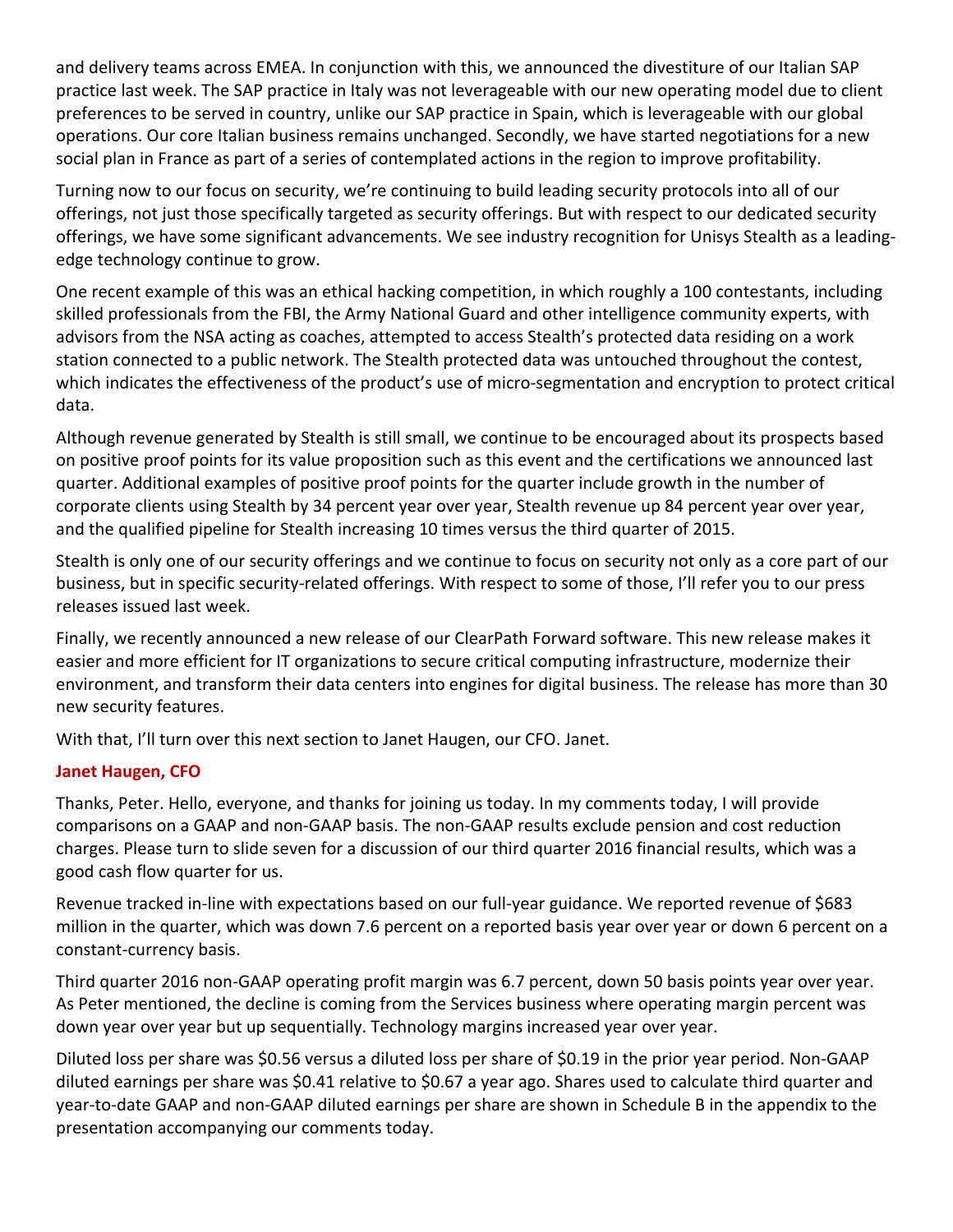Moving to cash flow. The third quarter was highlighted by continued improvement in cash flow generated by the company. In the third quarter of 2016, we generated \$43 million of operating cash flow in the quarter compared to an operating cash usage of \$44 million in the same period last year. And operating cash flow also improved sequentially.

Adjusted free cash flow, which is the free cash flow generated from the business excluding the impact of cash payments for our cost reduction program and for pension funding increased \$105 million to \$69 million in 3Q 2016 compared to a usage of \$36 million in 3Q 2015. Adjusted free cash flow also improved sequentially.

Turning to slide eight. Our year‐to‐date trends highlight the progress we have made throughout the year in terms of improving profitability and cash flow. As we anticipated, revenue is down on a year-to-date basis. However, operating profit margin is up 380 basis points relative to the year-to-date period last year. Non-GAAP operating profit margin is up to 7.0 percent for the year-to-date period, which is a 340 basis point increase relative to the same period last year. Operating cash flow of \$101 million was generated compared to an operating cash flow usage of \$109 million during the same year-to-date period last year. Lastly, adjusted free cash flow for the year-to-date period this year is up to \$161 million, representing a significant improvement from the adjusted cash flow usage of \$123 million for the same period last year.

Turning to slide nine for an overview of our revenue in the third quarter of 2016. This chart shows a breakdown of revenue based on segment, geography, sector and revenue type. I will talk about the segment trend shortly, but one thing I will highlight here is that as expected, Technology in this quarter accounted for a smaller portion of revenue than last quarter. As a result, our revenue from recurring services represents a higher portion of third quarter 2016 revenue.

Additionally, as Peter discussed, we are seeing traction with our vertical go-to-market strategy such as improvement in our contract signings with TCV or total contract value up year over year and Services backlog up sequentially. Of the \$4.1 billion we had in Services backlog as of the end of the third quarter, approximately \$538 million is expected to convert into fourth quarter 2016 Services revenue.

Turning now to revenue by geographic region and sector on slide 10, as we look at the breakdown by geographic region, year‐over‐year U.S and Canada revenue was down 3 percent, which includes flat revenue from our U.S. Federal Group. Asia-Pacific was roughly flat year-over-year on a reported basis, but down slightly when measured on a constant-currency basis.

Revenue from EMEA declined 15 percent or 9 percent on a constant-currency basis. This was mostly driven by declines in Services as the tech revenue for EMEA was roughly flat. As we have mentioned on earlier calls, we have been repositioning our EMEA business. And as Peter mentioned, we recently announced the divestiture of our SAP services practice in Italy, which had approximately \$8.5 million in annual revenue and 70 employees. This divestiture is expected to close in the fourth quarter. Latin America was down 17 percent driven by lower Technology revenue in that region along with a slight decline in Services revenue.

On the sector breakdown, all sectors with the exception of Financial Services were relatively stable this quarter on a year‐over‐year basis. Financial Services saw a revenue decline of 27 percent this quarter on lower Technology revenue coming from software license renewal. Additionally, we had lower Cloud and Infrastructure Services revenue year over year within our Financial Services sector.

Moving on to our segment results, please turn to slide 11. Services revenue declined 8 percent in the third quarter, largely attributable to lower Cloud and Infrastructure revenue within our Financial Services sector and Public Sector.

Services gross margins at 16.7 percent was consistent with the second quarter of 2016 despite the lower Services revenue in the quarter. Year over year, Services gross margin was down 60 basis points. As Peter mentioned, this was largely attributable to the Federal business, which was helped in the third quarter of 2015 by some higher margin project.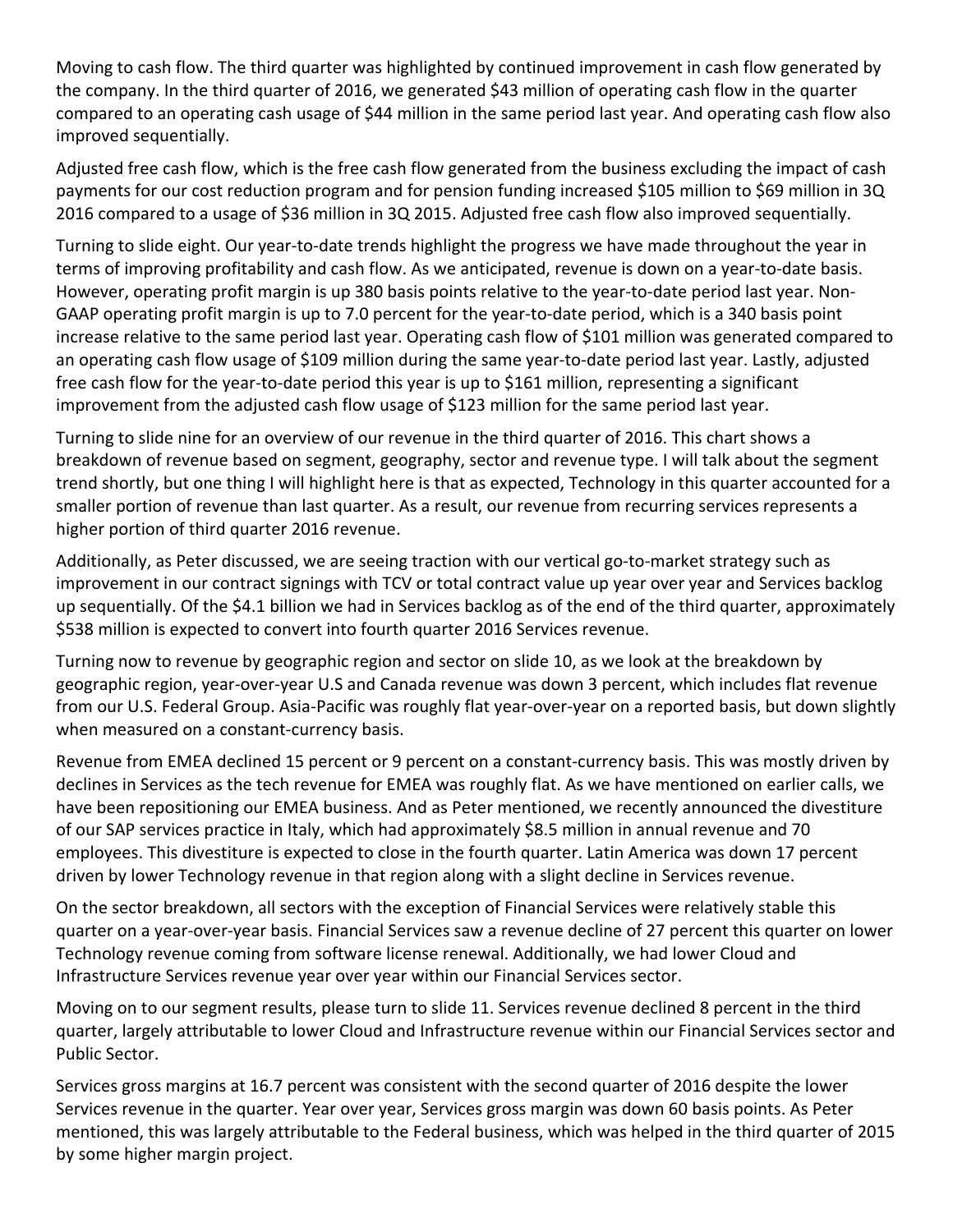Additionally, we continue to invest in solutions capability, which impacts both the growth and operating margin line. Excluding these two impacts, Services gross margin would have been up year over year for the quarter. Services operating margins, although impacted on a year‐over‐year comparison by the growth in portfolio operating expense investments, increased 50 basis points sequentially, representing the strongest quarter this year.

Our Technology business had another nice ClearPath Forward quarter yielding good year‐to‐date performance. As I discussed at the end of the second quarter, we expect 2016 to have a different seasonal pattern than recent years. We anticipate first half 2016 Technology revenue to be slightly higher than the second half of 2016.

Slide 12 highlights the significant improvement we saw this quarter in cash flow. As a result of continued costcutting measures and our focus on contract renewal and extension profitability, we generated operating cash flow of \$43 million, significantly improved over a cash flow usage of \$44 million in the third quarter last year. This marks the fourth consecutive quarter of positive operating cash flow.

We also reduced our spending on capital expenditures for the quarter and for the full year. And as we've discussed previously, we've been transitioning to a more asset‐lite business model, which contributed to lower CapEx again this quarter. This decline in CapEx coupled with the higher operating cash flow led the company to generating \$6 million of free cash flow versus a usage of \$101 million in the third quarter of 2015.

For the full year, we currently anticipate CapEx around \$160 million to \$175 million. Additionally, we generated \$69 million of adjusted free cash flow, which is an increase of \$105 million relative to the prior period. And we ended the third quarter of 2016 with \$443 million in cash.

I'll now give a brief update on our cost reduction program. Please turn to slide 13. As we've discussed previously, in April of last year, we announced a multi‐year cost reduction program designed to create a more competitive cost structure and to rebalance our global skill set. This program was established with a goal of achieving \$200 million of annualized run rate cost savings exiting 2016.

Earlier in the year, we expanded the cost savings opportunity to include the possibility of an additional \$30 million of annualized cost savings exiting 2017 while staying within our estimated charge of \$300 million. Through September 30, we have achieved \$185 million against our \$200 million goal in annualized savings exiting 2016. And we are on track to hit the \$200 million.

In the third quarter of 2016, we began to take action towards realizing the additional \$30 million of annualized savings opportunity exiting 2017. Our third quarter 2016 results include a \$31.9 million pre‐tax cost reduction charge, of which, approximately \$20 million relates to a portion of the additional 2017 savings opportunity.

Including the third quarter cost reduction charge, we have recognized \$188 million of the estimated \$300 million in cost reduction charges since the beginning of the program. We anticipate \$15 million to \$20 million of cost reduction charges in the fourth quarter of 2016. The majority of the remaining charges, we anticipate will be in 2017.

From a cash perspective, the cost reduction plan was estimated to require a \$280 million cash usage. Through September 30th, we've used \$121 million. We anticipate approximately \$20 million of cash used in the fourth quarter of 2016. The remainder is currently estimated at requiring \$80 million to \$90 million of cash usage in 2017, \$30 million to \$35 million in 2018, and \$15 million to \$20 million in 2019.

Looking at some of our key year‐to‐date trends, we can see that these efforts are having a significant impact on our financial performance with non‐GAAP operating profit margin up 340 basis points year to date relative to the corresponding year‐to‐date period last year. Additionally, year‐to‐date adjusted free cash flow is up \$284 million versus the corresponding year‐to‐date period last year.